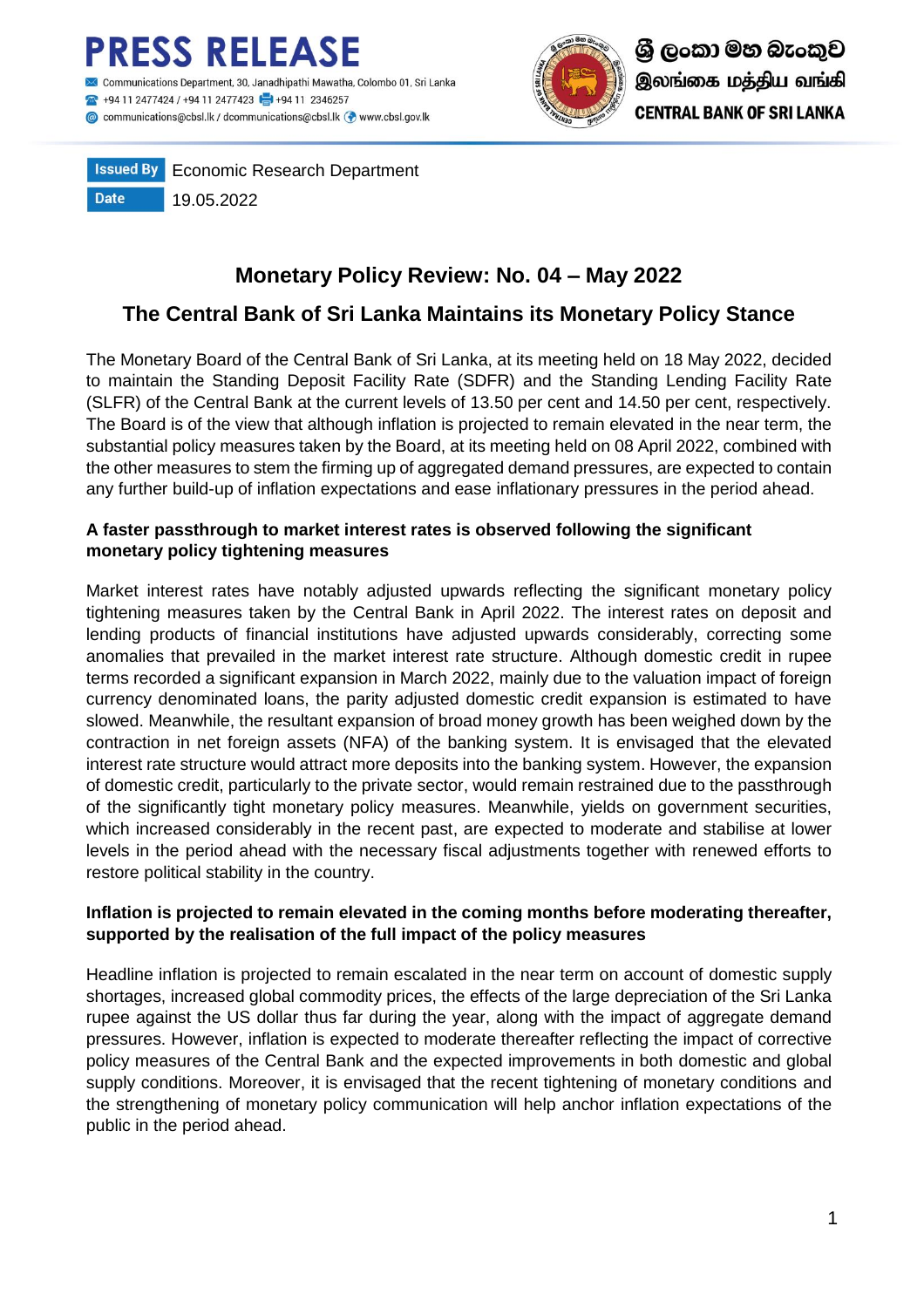## **The external sector continues to face heightened challenges, which are being addressed by an array of measures**

The guidance provided by the Central Bank to all licensed banks in the determination of the interbank spot exchange rate, since mid-May 2022, is expected to minimise any excessive volatility in the domestic foreign exchange market. This, coupled with the recent tightening of the monetary policy stance, restrictions on imports on open account terms, and the reduction in the proportion of mandatory foreign exchange sales by the banks to the Central Bank, is expected to ease pressures on the Sri Lanka rupee, while also gradually improving liquidity in the domestic foreign exchange market. Moreover, these measures are anticipated to help mobilise foreign exchange to finance essential imports, until sizeable bridging finance is made available. Some recovery in foreign exchange inflows in terms of workers' remittances is expected due to the notable reduction in the gap between the official exchange rate and the rate offered by the grey market and the continued increase in migration of workers. However, the near term outlook of the tourism sector is likely to remain unfavourable due to both global and domestic factors. Meanwhile, gross official reserves as of end April 2022 were provisionally estimated at US dollars 1.8 billion, including the swap facility from the People's Bank of China equivalent to around US dollars 1.5 billion, which is subject to conditionalities on usability. The Central Bank and the Government have commenced technical level discussions with the International Monetary Fund aimed at working towards a programme to address the macroeconomic challenges faced by the economy, while expeditious arrangements are being made to commence the external debt restructuring process. Meanwhile, negotiations have already begun with bilateral and multilateral partners to obtain bridging finance in order to secure foreign exchange required to finance imports of essential goods and strengthen the social safety net programmes.

#### **Economic growth is expected to record a setback this year**

Economic activity is expected to be affected considerably by the ongoing supply shortages, energyrelated issues and social tensions, as reflected by several leading indicators. Demand management policies of the Central Bank and anticipated fiscal consolidation measures are also expected to keep aggregate demand subdued during the year. Meanwhile, global economic growth is also expected to moderate in response to the tightening of monetary policy by the central banks globally to counter inflationary pressures along with the spillover effects of the geopolitical tensions in Eastern Europe.

## **The policy measures implemented by the Central Bank need to be reinforced by adequate and timely policy adjustments by the Government**

In order to prevent further deterioration of economic conditions and complement the efforts of the Central Bank implemented thus far, urgent measures are required to restore greater political stability through consensus governance and social harmony. In addition, swift policy actions are required to strengthen the fiscal performance that would help avoid excessive reliance on monetary financing and maintain fiscal sustainability over the medium term. Furthermore, expeditious and transparent revision of tariffs in the energy sector remains a priority in order to strengthen the financial position of energy-related state owned business enterprises, while improving the efficiency of social welfare programmes to support the vulnerable groups of the society impacted by the unprecedented economic circumstances.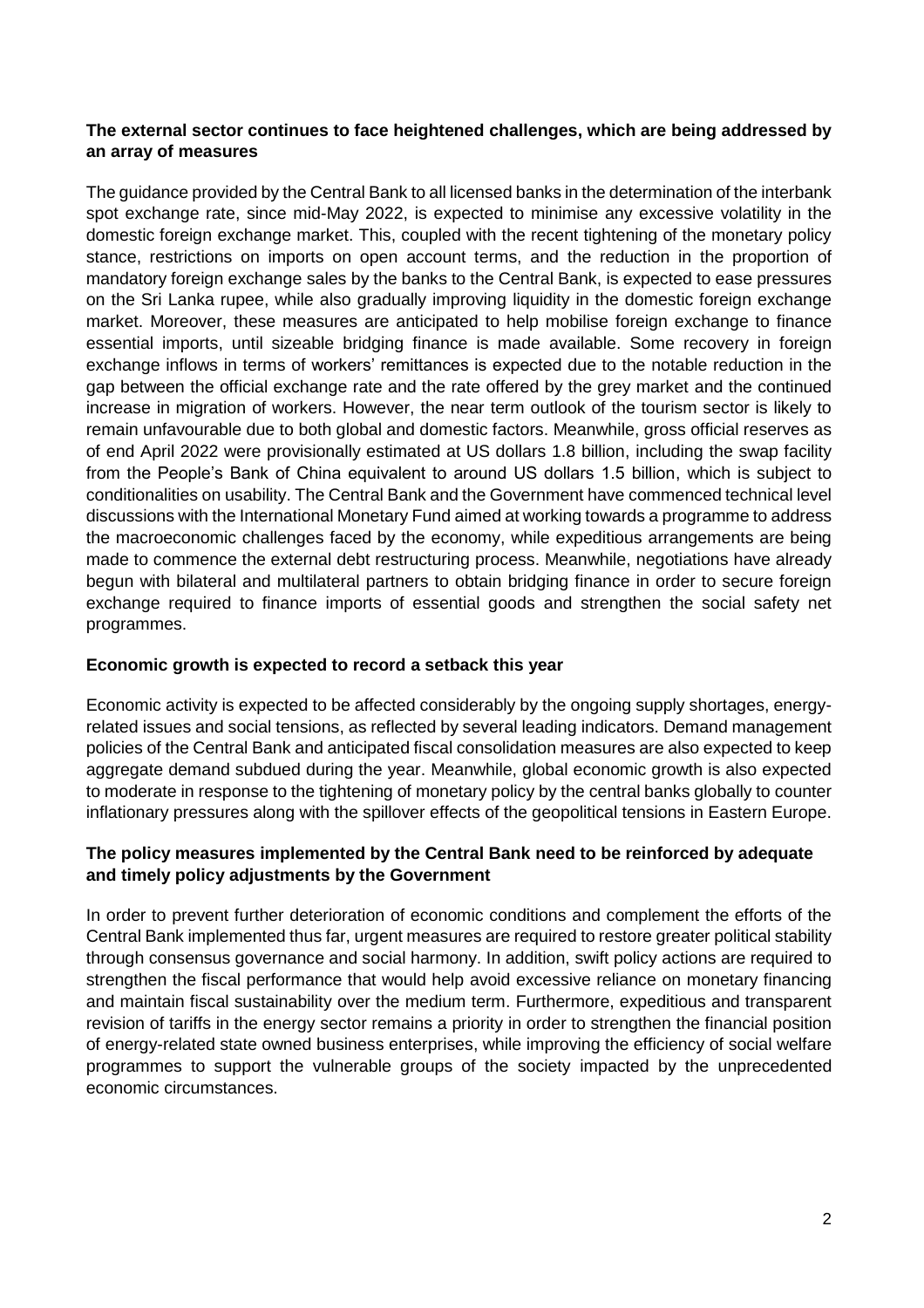#### **Policy rates are maintained at current levels**

After carefully considering the current and expected macroeconomic developments both globally and domestically, the Monetary Board of the Central Bank of Sri Lanka, at its meeting held on 18 May 2022, decided to maintain the Standing Deposit Facility Rate (SDFR) and the Standing Lending Facility Rate (SLFR) of the Central Bank at the current levels of 13.50 per cent and 14.50 per cent, respectively. The Board was of the view that the policy measures that have already been implemented by the Central Bank would continue to be further transmitted to the financial markets, while some signs of tighter monetary policy already being observed in real economic activity. The Central Bank would continue to monitor domestic and global macroeconomic and financial market developments and stand ready to take appropriate measures proactively to help reinforce greater macroeconomic stability in the economy in the period ahead.

| <b>Monetary Policy Decision:</b>             | Policy rates and SRR unchanged |  |  |  |  |
|----------------------------------------------|--------------------------------|--|--|--|--|
| <b>Standing Deposit Facility Rate (SDFR)</b> | 13.50%                         |  |  |  |  |
| <b>Standing Lending Facility Rate (SLFR)</b> | 14.50%                         |  |  |  |  |
| <b>Statutory Reserve Ratio (SRR)</b>         | 4.00%                          |  |  |  |  |

## **INFORMATION NOTE:**

A press conference, chaired by Governor Dr. P Nandalal Weerasinghe, will be held on 19 May 2022 at 11.00 am at the Atrium of the Central Bank of Sri Lanka and will be livestreamed on Facebook and YouTube.

The release of the next regular statement on monetary policy will be on 07 July 2022.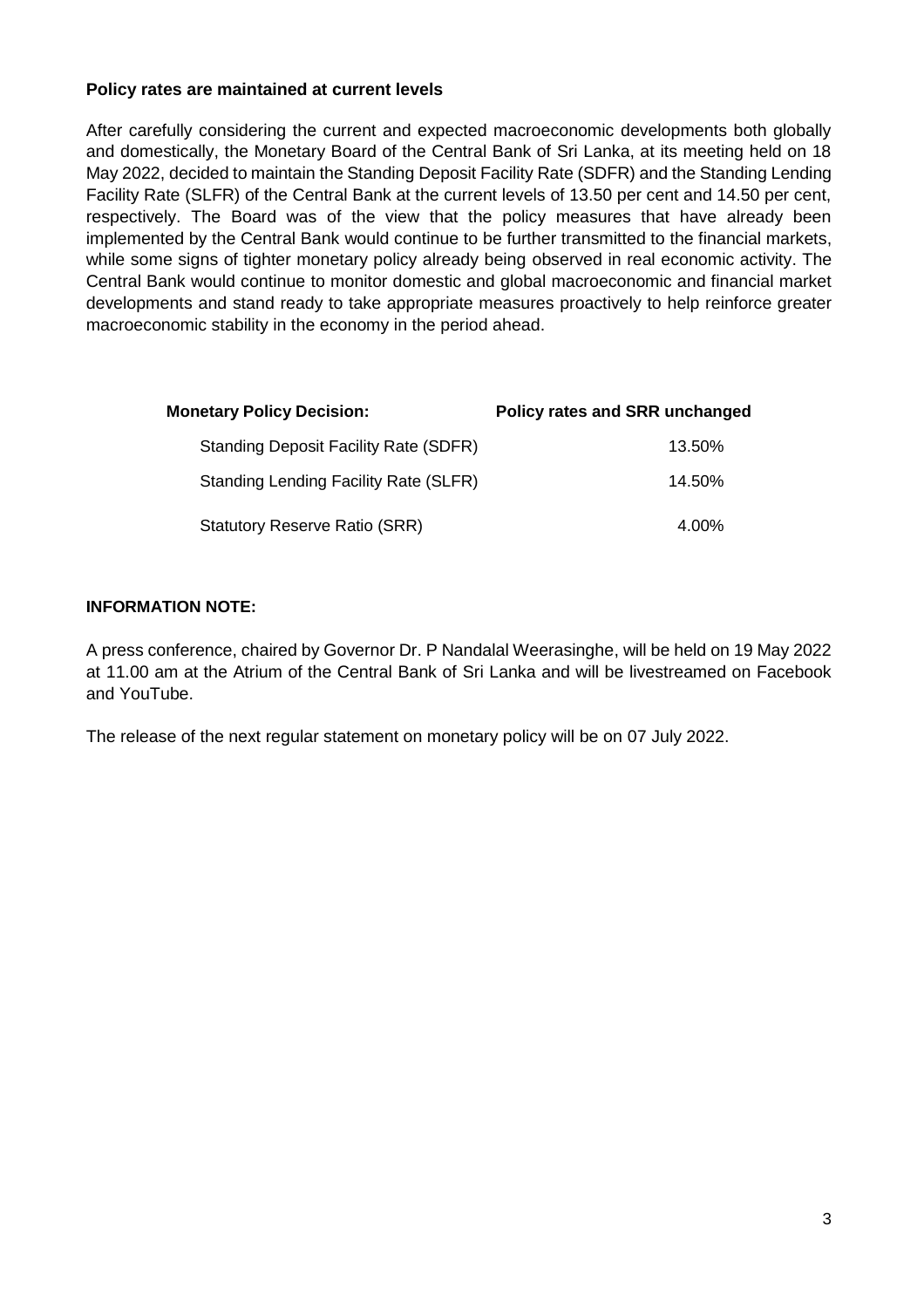#### **Annexure I**

| <b>Month</b>                                                      |                             | <b>Sep</b><br>21 | Oct<br>21 | <b>Nov</b><br>21 | <b>Dec</b><br>21 | Jan<br>22 | Feb<br>22 | Mar<br>22 | Apr<br>22                |
|-------------------------------------------------------------------|-----------------------------|------------------|-----------|------------------|------------------|-----------|-----------|-----------|--------------------------|
| <b>Headline</b><br><b>Inflation</b><br>(Year on year %<br>change) | <b>CCPI</b><br>$(2013=100)$ | 5.7              | 7.6       | 9.9              | 12.1             | 14.2      | 15.1      | 18.7      | 29.8                     |
|                                                                   | <b>NCPI</b><br>$(2013=100)$ | 6.2              | 8.3       | 11.1             | 14.0             | 16.8      | 17.5      | 21.5      | $\overline{\phantom{a}}$ |
| Core<br><b>Inflation</b><br>(Year on year %<br>change)            | <b>CCPI</b><br>$(2013=100)$ | 5.0              | 6.3       | 7.0              | 8.3              | 9.9       | 10.9      | 13.0      | 22.0                     |
|                                                                   | <b>NCPI</b><br>$(2013=100)$ | 4.8              | 7.2       | 8.8              | 10.8             | 12.9      | 14.1      | 17.3      | $\blacksquare$           |

#### **Table 01: Inflation**

 *Source: Department of Census and Statistics*

#### **Table 02: Monetary Sector Developments (Provisional)**

|                                       | <b>Outstanding Amount (Rs. billion)</b> |           |                  |           |                  |                  |              |           |              |  |
|---------------------------------------|-----------------------------------------|-----------|------------------|-----------|------------------|------------------|--------------|-----------|--------------|--|
| <b>Indicator</b>                      | Jul<br>21                               | Aug<br>21 | <b>Sep</b><br>21 | Oct<br>21 | <b>Nov</b><br>21 | <b>Dec</b><br>21 | Jan<br>22    | Feb<br>22 | Mar<br>22(a) |  |
| <b>Reserve Money</b>                  | 1,064                                   | 1,089     | 1,296            | 1,286     | 1,288            | 1,306            | 1,337        | 1,324     | 1,387        |  |
| Broad Money (M <sub>2b</sub> )        | 10,304                                  | 10,514    | 10,488           | 10,582    | 10,546           | 10,647           | 10,668       | 10,755    | 11,575       |  |
| Net Foreign Assets (NFA)              | (699)                                   | (701)     | (722)            | (837)     | (906)            | (982)            | (1, 216)     | (1, 275)  | (1,889)      |  |
| Net Domestic Assets (NDA)             | 11,003                                  | 11,215    | 11,210           | 11,418    | 11,452           | 11,629           | 11,883       | 12,030    | 13,464       |  |
| Net Credit to the Government (NCG)    | 5,411                                   | 5,531     | 5,595            | 5,665     | 5,714            | 5,832            | 6,045        | 6,094     | 6,543        |  |
| Credit to Public Corporations / SOBEs | 1,141                                   | 1,137     | 1,123            | 1,194     | 1,185            | 1,188            | 1,192        | 1,238     | 1,548        |  |
| Credit to the Private Sector          | 6,661                                   | 6,796     | 6,825            | 6,860     | 6,920            | 6,981            | 7,017        | 7,051     | 7,529        |  |
| Broad Money (M <sub>4</sub> )         | 12,563                                  | 12,790    | 12,742           | 12,873    | 12,862           | 12,985           | $13,058$ (b) | 13,167    |              |  |

(a) The sharp depreciation of the Sri Lanka rupee in March 2022 remains the key reason for the augmentation of monetary and credit aggregates in rupee terms in March 2022

(b) Revised

*Source: Central Bank of Sri Lanka*